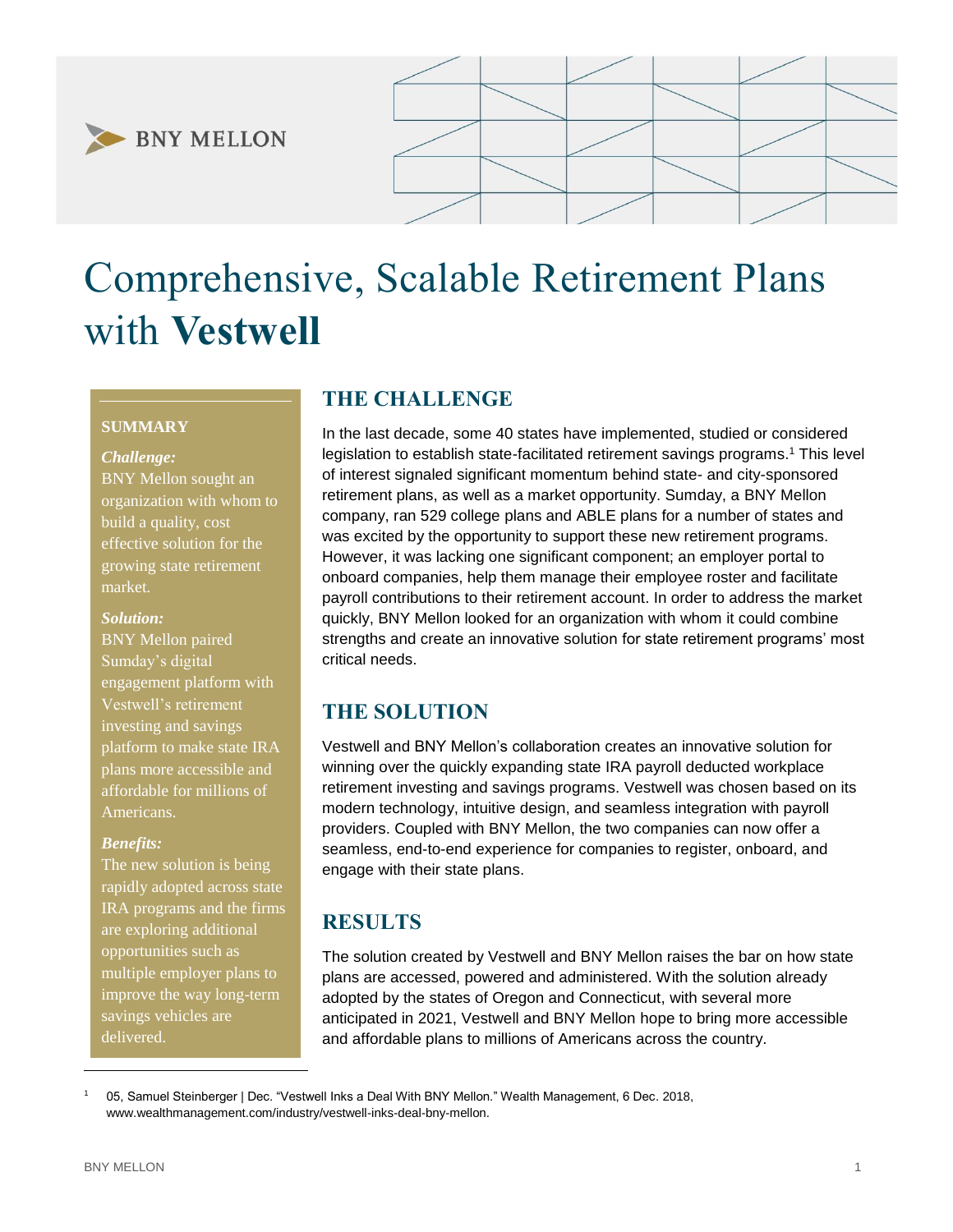#### **bnymellon.com**

BNY Mellon is the corporate brand of The Bank of New York Mellon Corporation and may be used to reference the corporation as a whole and/or its various subsidiaries generally. This material does not constitute a recommendation by BNY Mellon of any kind. The information herein is not intended to provide tax, legal, investment, accounting, financial or other professional advice on any matter, and should not be used or relied upon as such. The views expressed within this material are those of the contributors and not necessarily those of BNY Mellon. BNY Mellon has not independently verified the information contained in this material and makes no representation as to the accuracy, completeness, timeliness, merchantability or fitness for a specific purpose of the information provided in this material. BNY Mellon assumes no direct or consequential liability for any errors in or reliance upon this material.

The Bank of New York Mellon, a banking corporation organized pursuant to the laws of the State of New York, whose registered office is at 240 Greenwich St, NY, NY 10286, USA. The Bank of New York Mellon is supervised and regulated by the New York State Department of Financial Services and the US Federal Reserve and is authorized by the Prudential Regulation Authority (PRA).

The Bank of New York Mellon operates in the UK through its London branch (UK companies house numbers FC005522 and BR000818) at One Canada Square, London E14 5AL and is subject to regulation by the Financial Conduct Authority (FCA) at 12 Endeavour Square, London, E20 1JN, UK and limited regulation by the Prudential Regulation Authority at Bank of England, Threadneedle St, London, EC2R 8AH, UK. Details about the extent of our regulation by the Prudential Regulation Authority are available from us on request.

The Bank of New York Mellon SA/NV, a Belgian limited liability company, registered in the RPM Brussels with company number 0806.743.159, whose registered office is at 46 Rue Montoyerstraat, B-1000 Brussels, Belgium, authorized and regulated as a significant credit institution by the European Central Bank (ECB) at Sonnemannstrasse 20, 60314 Frankfurt am Main, Germany, and the National Bank of Belgium (NBB) at Boulevard de Berlaimont/de Berlaimontlaan 14, 1000 Brussels, Belgium, under the Single Supervisory Mechanism and by the Belgian Financial Services and Markets Authority (FSMA) at Rue du Congrès/Congresstraat 12-14, 1000 Brussels, Belgium for conduct of business rules, and is a subsidiary of The Bank of New York Mellon.

The Bank of New York Mellon SA/NV operates in Ireland through its Dublin branch at Riverside II, Sir John Rogerson's Quay Grand Canal Dock, Dublin 2, D02KV60, Ireland and is registered with the Companies Registration Office in Ireland No. 907126 & with VAT No. IE 9578054E. The Bank of New York Mellon SA/NV, Dublin Branch is subject to limited additional regulation by the Central Bank of Ireland at New Wapping Street, North Wall Quay, Dublin 1, D01 F7X3, Ireland for conduct of business rules and registered with the Companies Registration Office in Ireland No. 907126 & with VAT No. IE 9578054E.

The Bank of New York Mellon SA/NV is trading in Germany as The Bank of New York Mellon SA/NV, Asset Servicing, Niederlassung Frankfurt am Main, and has its registered office at MesseTurm, Friedrich-Ebert-Anlage 49, 60327 Frankfurt am Main, Germany. It is subject to limited additional regulation by the Federal Financial Supervisory Authority (Bundesanstalt für Finanzdienstleistungsaufsicht, Marie-Curie-Str. 24-28, 60439 Frankfurt, Germany) under registration number 122721.

The Bank of New York Mellon SA/NV operates in the Netherlands through its Amsterdam branch at Strawinskylaan 337, WTC Building, Amsterdam, 1077 XX, the Netherlands. The Bank of New York Mellon SA/NV, Amsterdam Branch is subject to limited additional supervision by the Dutch Central Bank ('De Nederlandsche Bank' or 'DNB') on integrity issues only (registration number 34363596). DNB holds office at Westeinde 1, 1017 ZN Amsterdam, the Netherlands.

The Bank of New York Mellon SA/NV operates in Luxembourg through its Luxembourg branch at 2-4 rue Eugene Ruppert, Vertigo Building – Polaris, L- 2453, Luxembourg. The Bank of New York Mellon SA/NV, Luxembourg Branch is subject to limited additional regulation by the Commission de Surveillance du Secteur Financier at 283, route d'Arlon, L-1150 Luxembourg for conduct of business rules, and in its role as UCITS/AIF depositary and central administration agent.

The Bank of New York Mellon SA/NV operates in France through its Paris branch at 7 Rue Scribe, Paris, Paris 75009, France. The Bank of New York Mellon SA/NV, Paris Branch is subject to limited additional regulation by Secrétariat Général de l'Autorité de Contrôle Prudentiel at Première Direction du Contrôle de Banques (DCB 1), Service 2, 61, Rue Taitbout, 75436 Paris Cedex 09, France (registration number (SIREN) Nr. 538 228 420 RCS Paris - CIB 13733).

The Bank of New York Mellon SA/NV operates in Italy through its Milan branch at Via Mike Bongiorno no. 13, Diamantino building, 5th floor, Milan, 20124, Italy. The Bank of New York Mellon SA/NV, Milan Branch is subject to limited additional regulation by Banca d'Italia - Sede di Milano at Divisione Supervisione Banche, Via Cordusio no. 5, 20123 Milano, Italy (registration number 03351).

BNY Mellon Fund Services (Ireland) Designated Activity Company is registered in Ireland No 218007, VAT No. IE8218007 W with a registered office at One Dockland Central, Guild Street, IFSC, Dublin 1. BNY Mellon Fund Services (Ireland) Designated Activity Company is regulated by the Central Bank of Ireland.

The Bank of New York Mellon (International) Limited is registered in England & Wales with Company No. 03236121 with its Registered Office at One Canada Square, London E14 5AL. The Bank of New York Mellon (International) Limited is authorised by the Prudential Regulation Authority and regulated by the Financial Conduct Authority and the Prudential Regulation Authority.

Regulatory information in relation to the above BNY Mellon entities operating out of Europe can be accessed at the following website: https://www.bnymellon.com/RID.

The Bank of New York Mellon has various subsidiaries, affiliates, branches and representative offices in the Asia-Pacific Region which are subject to regulation by the relevant local regulator in that jurisdiction. Details about the extent of our regulation and applicable regulators in the Asia-Pacific Region are available from us on request. Among others, The Bank of New York Mellon, Singapore Branch is subject to regulation by the Monetary Authority of Singapore. The Bank of New York Mellon, Hong Kong Branch (a banking corporation organized and existing under the laws of the State of New York with limited liability) is subject to regulation by the Hong Kong Monetary Authority and the Securities & Futures Commission of Hong Kong. The Bank of New York Mellon, Shanghai and Beijing branches are subject to regulation by the China Banking and Insurance Regulatory Commission. The Bank of New York Mellon, Seoul Branch is subject to regulation by the Financial Services Commission, the Financial Supervisory Service and The Bank of Korea.

**Whilst The Bank of New York Mellon (BNY Mellon) is authorised to provide financial services in Australia, it is exempt from the requirement to hold, and does not hold, an Australian financial services license as issued by the Australian Securities and Investments Commission under the Corporations Act 2001 (Cth) in respect of the financial services provided by it to persons in Australia. BNY Mellon is regulated by the New York State Department of Financial Services and the US Federal Reserve under Chapter 2 of the Consolidated Laws, The Banking Law enacted April 16, 1914 in the State of New York, which differs from Australian laws.**

The Bank of New York Mellon Securities Company Japan Ltd, subject to supervision by the Financial Services Agency of Japan, acts as intermediary in Japan for The Bank of New York Mellon and its affiliates, with its registered office at Marunouchi Trust Tower Main, 1-8-3 Marunouchi, Chiyoda-ku, Tokyo 100-1005, Japan.